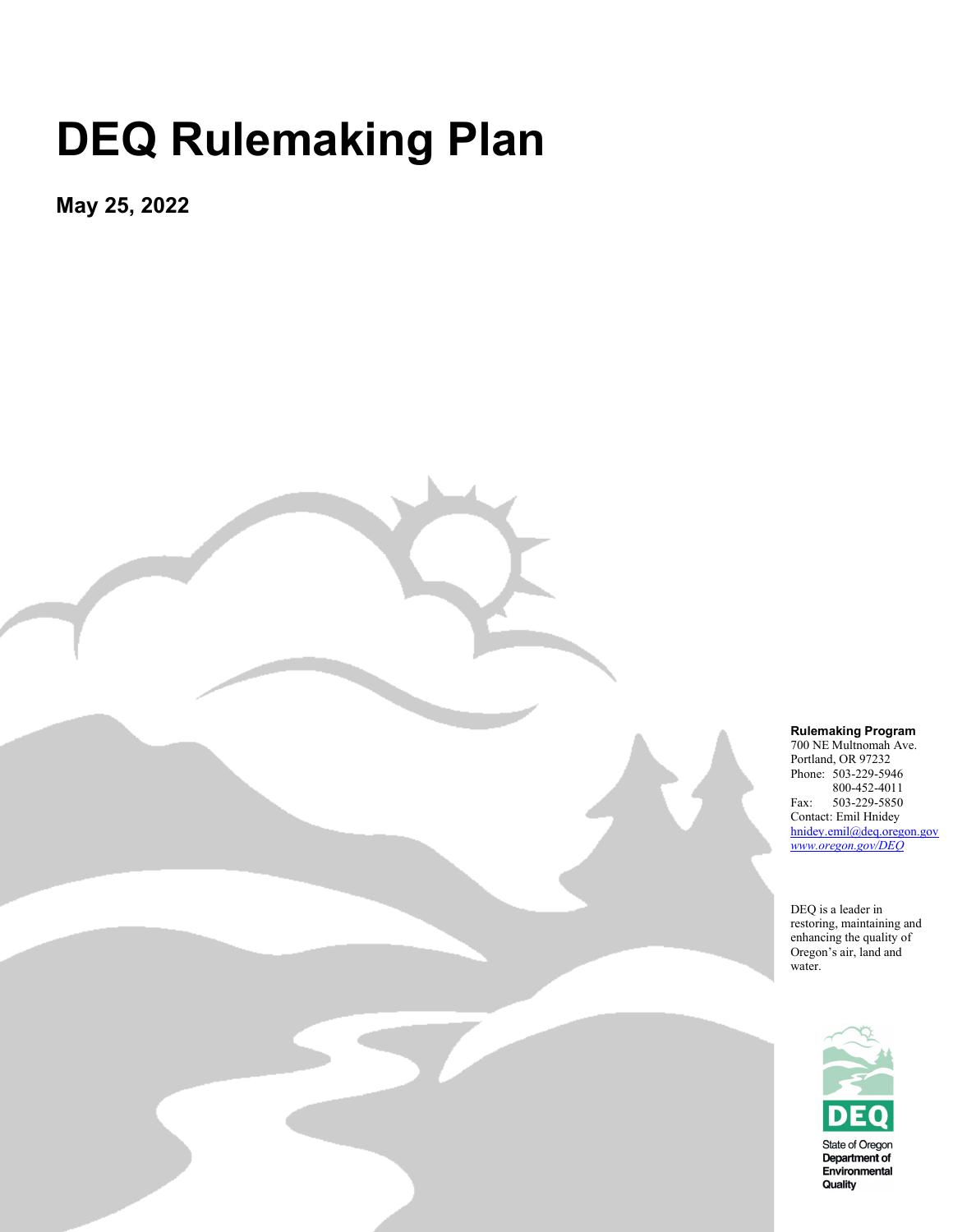This report prepared by:

Oregon Department of Environmental Quality <sup>1</sup>700 NE Multnomah St. Portland, OR 97232 1-800-452-4011 www.oregon.gov/deq

> Contact: Emil Hnidey 503-229-5946 [hnidey.emil@deq.state.or.us](mailto:hnidey.emil@deq.state.or.us)

DEQ can provide documents in an alternate format or in a language other than English upon request. Call DEQ at 800-452-4011 or email [deqinfo@deq.oregon.gov.](mailto:deqinfo@deq.oregon.gov)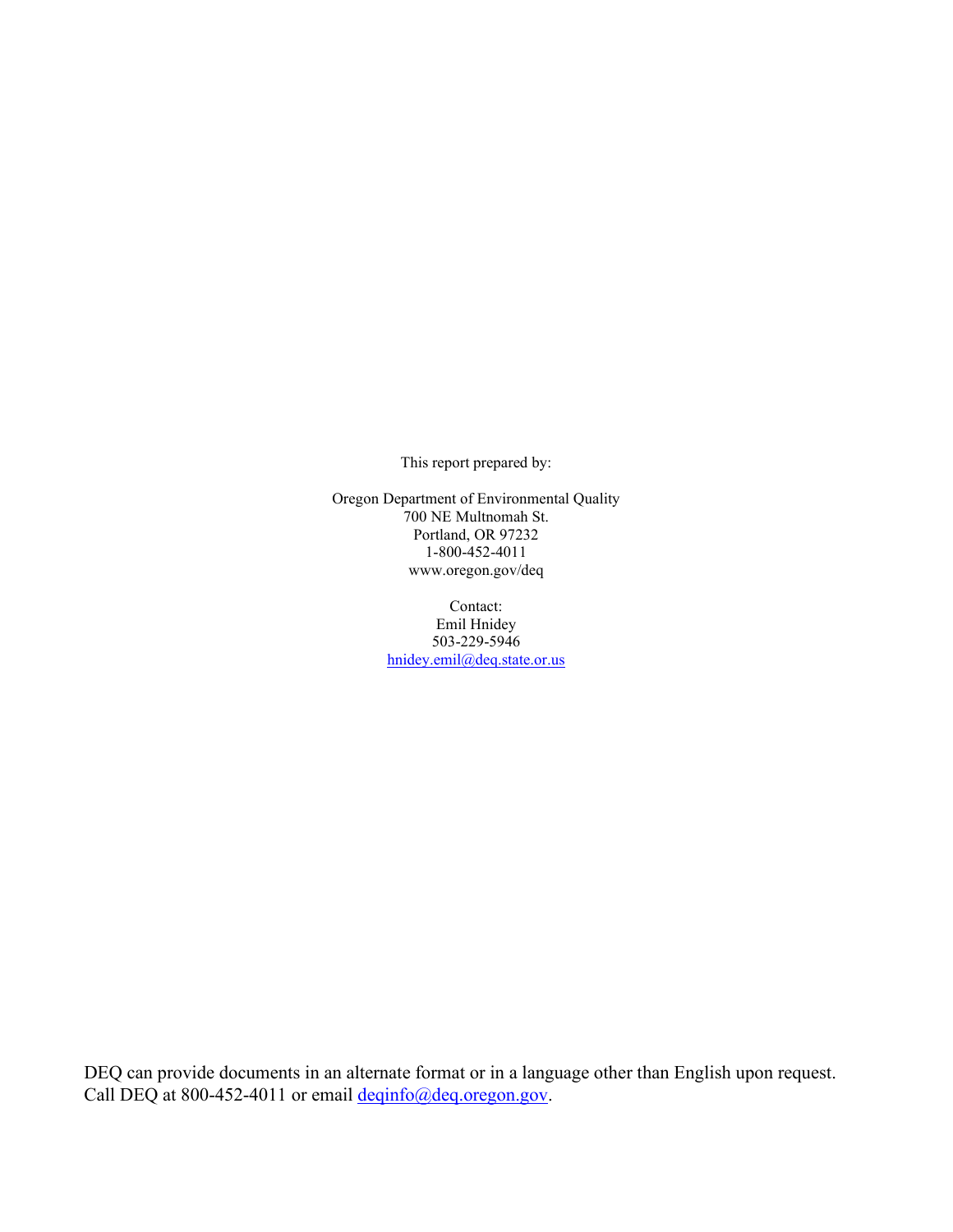## **Table of Contents**

| Links. |  |
|--------|--|
|        |  |
|        |  |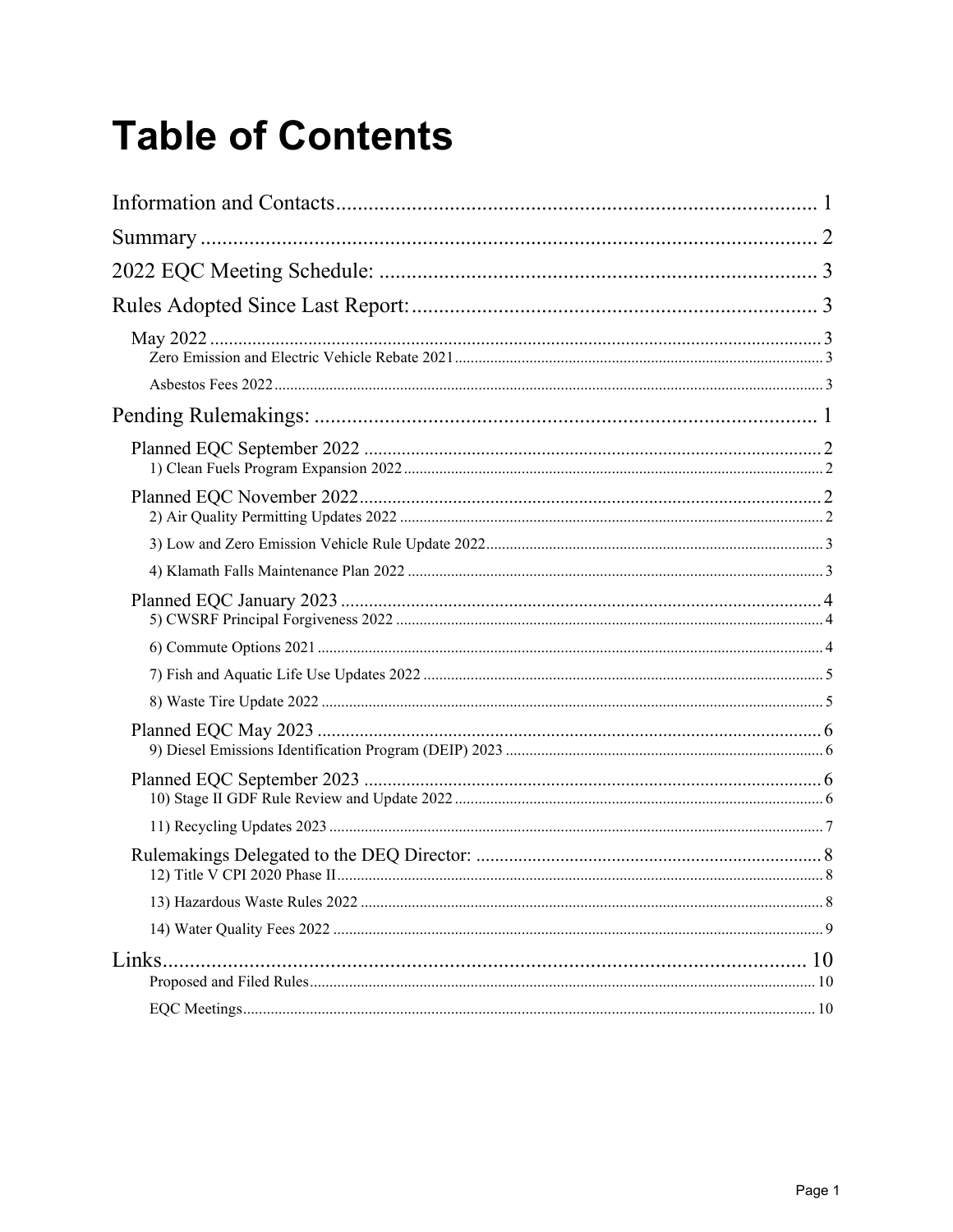## <span id="page-3-0"></span>**Information and Contacts**

If you have questions about a specific rulemaking, you may contact the subject matter expert listed for that rulemaking.

If you have other questions about DEQ rulemaking, contact the Air Quality Rules Coordinator, Emil Hnidey, at [hnidey.emil@deq.state.or.us](mailto:hnidey.emil@deq.state.or.us) or 503-229-5946.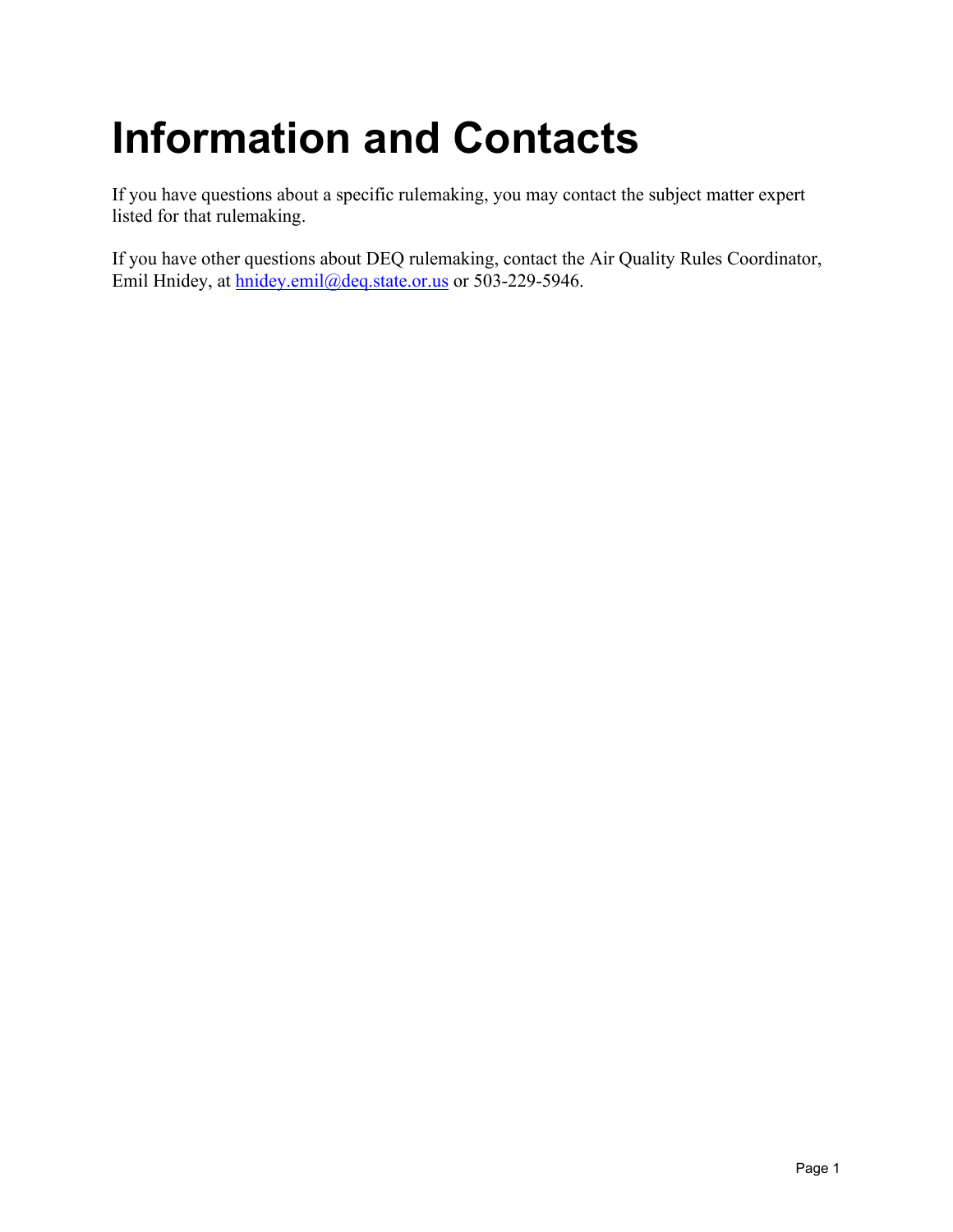## <span id="page-4-0"></span>**Summary**

The Oregon Department of Environmental Quality (DEQ) uses Oregon Administrative Rules (OAR) to implement Oregon laws. The Environmental Quality Commission (EQC) has the legal authority to adopt rules that DEQ enforces.

A committee of DEQ's leadership team and the director review all proposed rulemaking concepts and considers how each concept aligns with DEQ priorities. They then determine whether to:

- 1. Add the concept to the DEQ Rulemaking Plan,
- 2. Postpone developing the rulemaking concept, or
- 3. Deny additional work on the concept.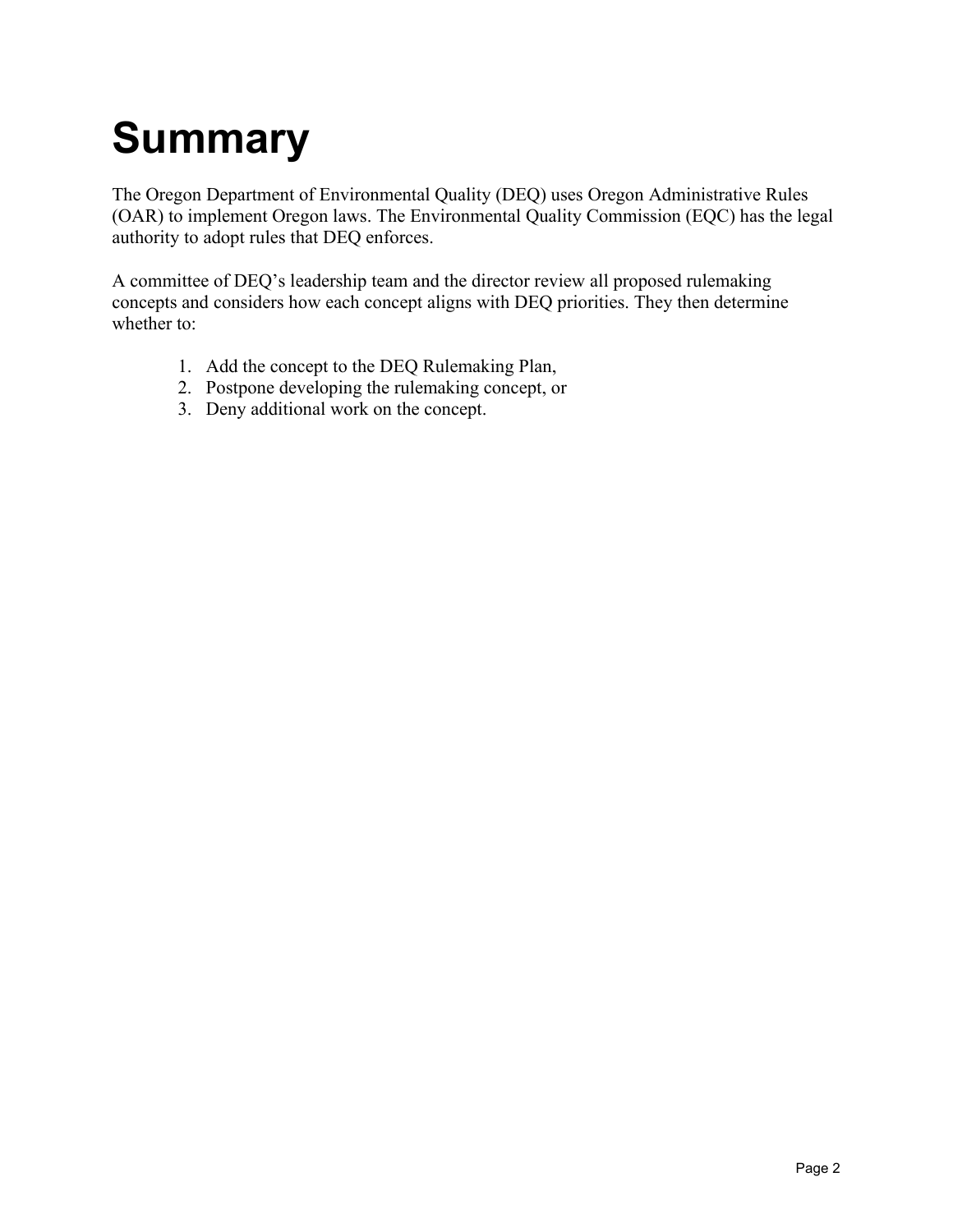## <span id="page-5-0"></span>**2022 EQC Meeting Schedule:**

February 3-4 April 6-7 May 19-20 July 21-22 September 22-23 November 17-18

# <span id="page-5-1"></span>**Rules Adopted Since Last Report: May 2022**

#### <span id="page-5-3"></span><span id="page-5-2"></span>**Zero Emission and Electric Vehicle Rebate 2021**

Subject Matter Expert: Rachel Sakata [rachel.sakata@deq.state.or.us](mailto:rachel.sakata@deq.state.or.us) 503-229-5659

The 2021 Legislature passed HB 2165 changing requirements for the Oregon Clean Vehicle Rebate Program (e.g. Zero Emission and Electric Vehicle Rebate). This rulemaking would update the rules to be consistent with the statute. DEQ is presenting temporary rules to implement the program changes by the effective date (Jan. 1, 2022) of the legislation. Permanent changes would need to be incorporated as quickly as possible. Being consistent with the effective date of the legislation eliminates confusion for potential program applicants.

### <span id="page-5-4"></span>**Asbestos Fees 2022**

Subject Matter Expert: Hillarie Sales [hillarie.sales@deq.state.or.us](mailto:hillarie.sales@deq.state.or.us) 503-863-4644

DEQ is proposing to increase asbestos program fees by 30%. The fees for the asbestos program were most recently reassessed in 2007 for certifications and 1992 for notifications. The current fees are not sufficient to continue to support asbestos program resources. This increase was approved by the Oregon State Legislature during the last legislative session and will enable DEQ to continue to administer this program effectively. This would affect notification fees, licensing fees, certification fees and training provider accreditation fees.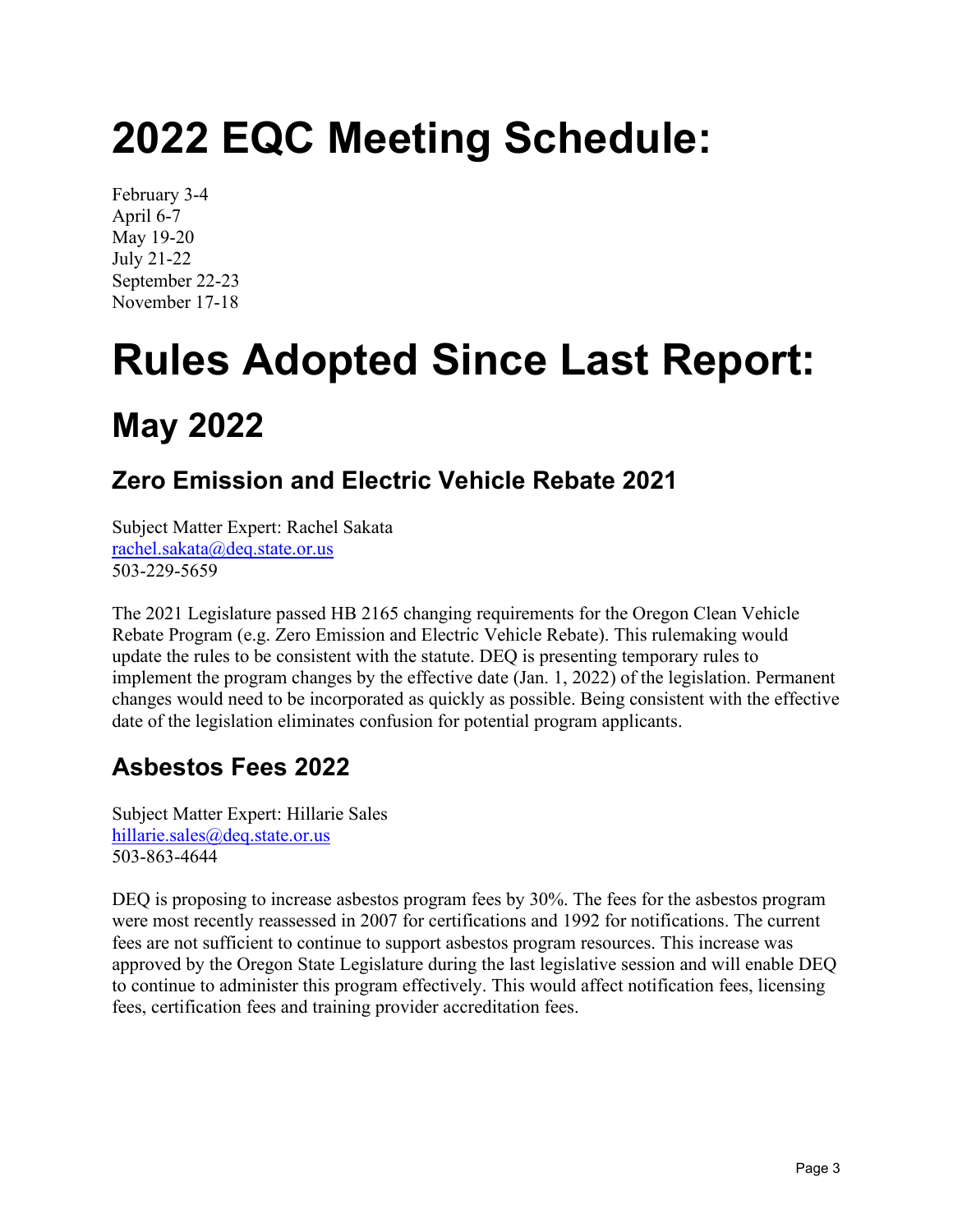## <span id="page-6-0"></span>**Pending Rulemakings:**

There are 14 pending rulemakings in the current DEQ Rulemaking Plan. The table below provides the current schedule for each.

| May 25, 2022                                                                                                                                             |              | 2022         |   |              |              |              |              |   | 2023         |   |   |   |  |
|----------------------------------------------------------------------------------------------------------------------------------------------------------|--------------|--------------|---|--------------|--------------|--------------|--------------|---|--------------|---|---|---|--|
|                                                                                                                                                          | J            | J            | A | S            | $\Omega$     | N            | D            | J | F            | M | A | M |  |
| <b>Legislative Session</b><br><b>EQC Meeting</b>                                                                                                         |              |              |   |              |              |              |              |   |              |   |   |   |  |
|                                                                                                                                                          |              | E            |   | E            |              | E            |              | E |              | E |   | E |  |
| 1.<br><b>Clean Fuels Program</b><br><b>Expansion 2022</b>                                                                                                | N            | H            |   | E            |              |              |              |   |              |   |   |   |  |
| 2.<br><b>Air Quality Permitting</b><br><b>Updates 2022</b>                                                                                               | H            |              |   |              |              | E            |              |   |              |   |   |   |  |
| 3 <sub>1</sub><br><b>Low and Zero Emission</b><br><b>Vehicle Rule Update 2022</b>                                                                        |              |              |   |              |              | E            |              |   |              |   |   |   |  |
| $\overline{4}$ .<br><b>Klamath Falls Maintenance</b><br>Plan                                                                                             |              | N            | H |              |              | E            |              |   |              |   |   |   |  |
| <b>CWSRF Principal</b><br>5.<br><b>Forgiveness 2022</b>                                                                                                  | $\mathbf{A}$ | A            | N | H            |              |              |              | E |              |   |   |   |  |
| 6.<br><b>Commute Options</b>                                                                                                                             |              |              |   | N            | H            |              |              | E |              |   |   |   |  |
| 7.<br><b>Fish and Aquatic Life Use</b><br><b>Updates 2022</b>                                                                                            |              |              |   | N            | H            |              |              | E |              |   |   |   |  |
| 8.<br><b>Waste Tire Update 2022</b>                                                                                                                      |              |              |   | N            | H            |              |              | E |              |   |   |   |  |
| 9.<br><b>Diesel Emissions</b><br><b>Identification Program 2023</b>                                                                                      |              |              |   |              | $\mathbf{A}$ |              |              | N | H            |   |   | E |  |
| 10. Stage II GDF Rule Review<br>and Update 2022                                                                                                          |              |              |   |              |              |              |              |   |              |   |   | N |  |
| 11. Recycling Updates 2023                                                                                                                               |              | $\mathbf{A}$ |   | $\mathbf{A}$ |              | $\mathbf{A}$ | $\mathbf{A}$ |   | $\mathbf{A}$ |   |   |   |  |
| 12. Title V CPI Phase II                                                                                                                                 | D            |              |   |              |              |              |              |   |              |   |   |   |  |
| 13. Hazardous Waste Rules<br>2022                                                                                                                        | N            | H            |   | D            |              |              |              |   |              |   |   |   |  |
| 14. Water Quality Fees 2022                                                                                                                              | N            | H            |   | D            |              |              |              |   |              |   |   |   |  |
| A - Advisory Committee N - Providing Notice (opening comment period) H - Public Hearing<br><b>E</b> - EQC Meeting <b>D</b> - Director Delegated Decision |              |              |   |              |              |              |              |   |              |   |   |   |  |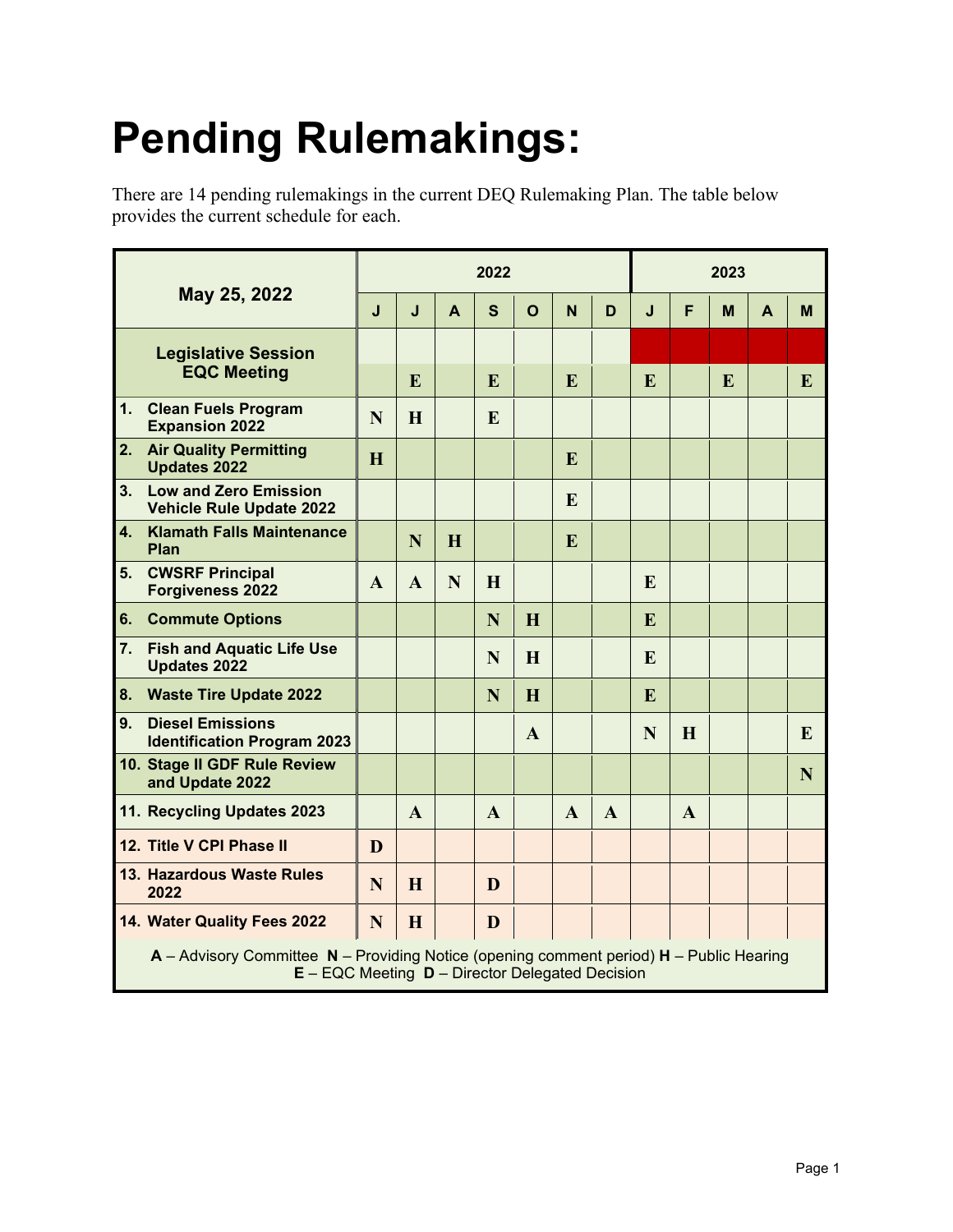### <span id="page-7-0"></span>**Planned EQC September 2022**

#### <span id="page-7-1"></span>**1) Clean Fuels Program Expansion 2022**

Subject Matter Expert: Cory Ann Wind [cory.ann.wind@deq.state.or.us](mailto:cory.ann.wind@deq.state.or.us) 503-869-1326

The Oregon Department of Environmental Quality is conducting a rulemaking to propose changes to the Clean Fuels Program regulation. The rulemaking may include:

- the expansion of the annual average carbon intensity reduction targets beyond 10% and beyond 2025
- modifications to the program that will support achievement of the new standards
- other modifications to improve the effectiveness of the Clean Fuels Program

DEQ plans to:

- Begin holding advisory committee meetings December 2021
- Publish the notice of rulemaking and open the public comment period in June 2022
- Hold a public hearing in July 2022

### <span id="page-7-2"></span>**Planned EQC November 2022**

#### <span id="page-7-3"></span>**2) Air Quality Permitting Updates 2022**

Subject Matter Expert: Jill Inahara [Jill.INAHARA@state.or.us](mailto:Jill.INAHARA@state.or.us) 503-229-5001

The proposed rule changes will restrict or eliminate the 10-day default approval for Type 1 Notice of Intent to Construct (NC) applications. In addition, the NC rules will be clarified for easier implementation. We are proposing no expiration dates on Simple, General and Basic permits unless changes are needed. This change will help with the AQ permit backlog. The majority of the proposed rule changes: provide clarity, especially when rules conflict; allow for only electronic submittals; and are housekeeping changes to correct cross-references and other errors.

- Hold advisory committee meetings February/March 2022
- Publish the notice of rulemaking and open the public comment period in May 2022
- Hold a public hearing in June 2022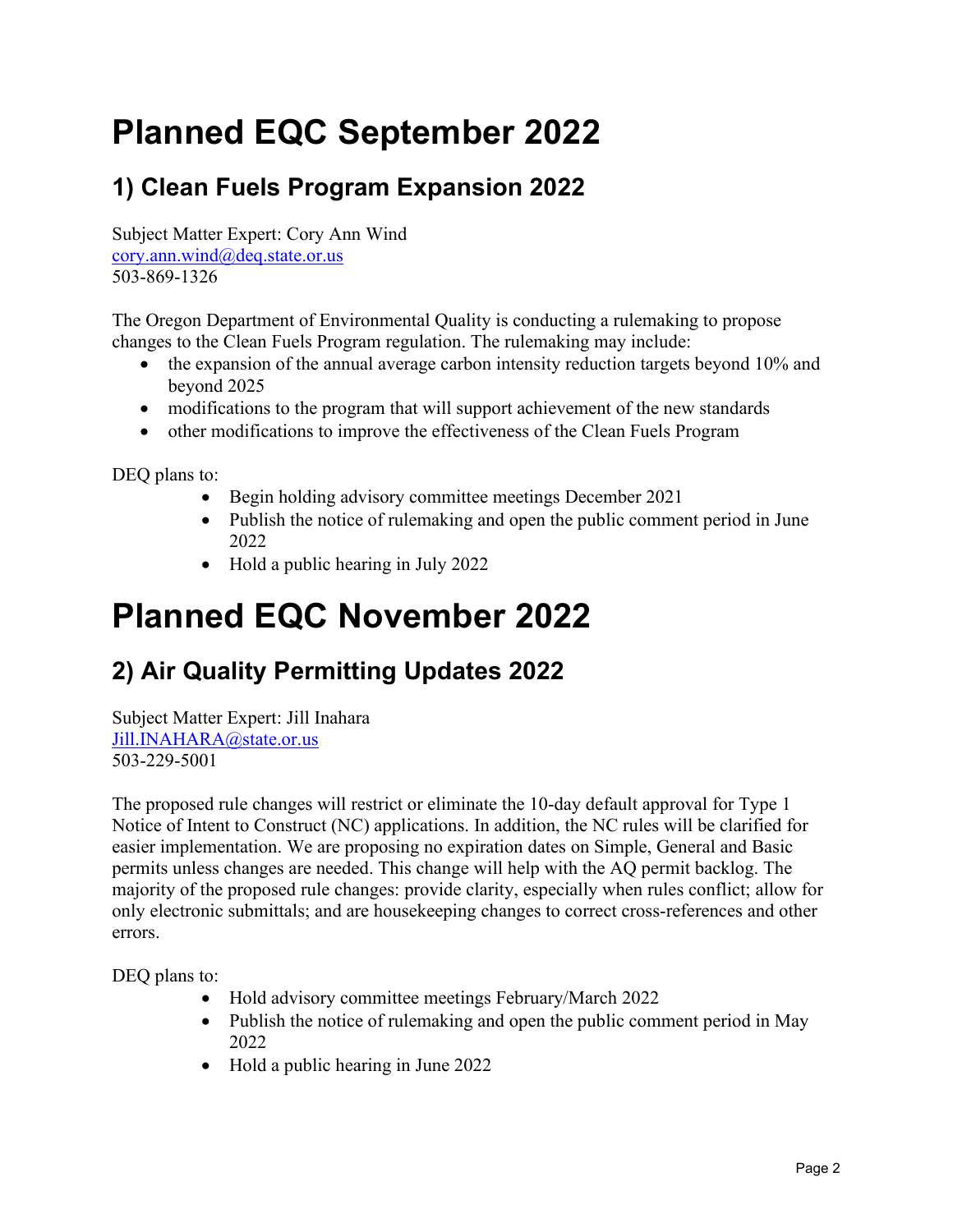#### <span id="page-8-0"></span>**3) Low and Zero Emission Vehicle Rule Update 2022**

Subject Matter Expert: Rachel Sakata [Rachel.Sakata@deq.oregon.gov](mailto:Rachel.Sakata@deq.oregon.gov) 503-863-4271

This rulemaking proposes to update existing Oregon Low and Zero Emission Vehicle Program rules to match California's anticipated rule revisions, the Advanced Clean Cars (ACC) II Rule. Under Section 177 of the federal Clean Air Act, states that choose to adopt vehicle standards that are more stringent than the federal standards for new vehicles may only adopt California's vehicle emission standards. Oregon has opted-in to California's vehicle emissions standards and, to maintain identicality, must adopt California's anticipated rule revision..

DEQ plans to:

- Hold advisory committee meetings August 2022
- Publish the notice of rulemaking and open the public comment period in August 2022
- Hold a public hearing in September 2022

#### <span id="page-8-1"></span>**4) Klamath Falls Maintenance Plan 2022**

Subject Matter Expert: Tori Heroux [Tori.Heroux@deq.state.or.us](mailto:Tori.Heroux@deq.state.or.us) 971-808-7046

This area has been under an attainment plan. As the area reaches attainment, a maintenance plan must be put into place. DEQ will conduct advisory committees to include community and technical representatives to develop the details of the maintenance plan. The plan will then be incorporated into administrative rule.

- Publish the notice of rulemaking and open the public comment period in July 2022
- Hold a public hearing in August 2022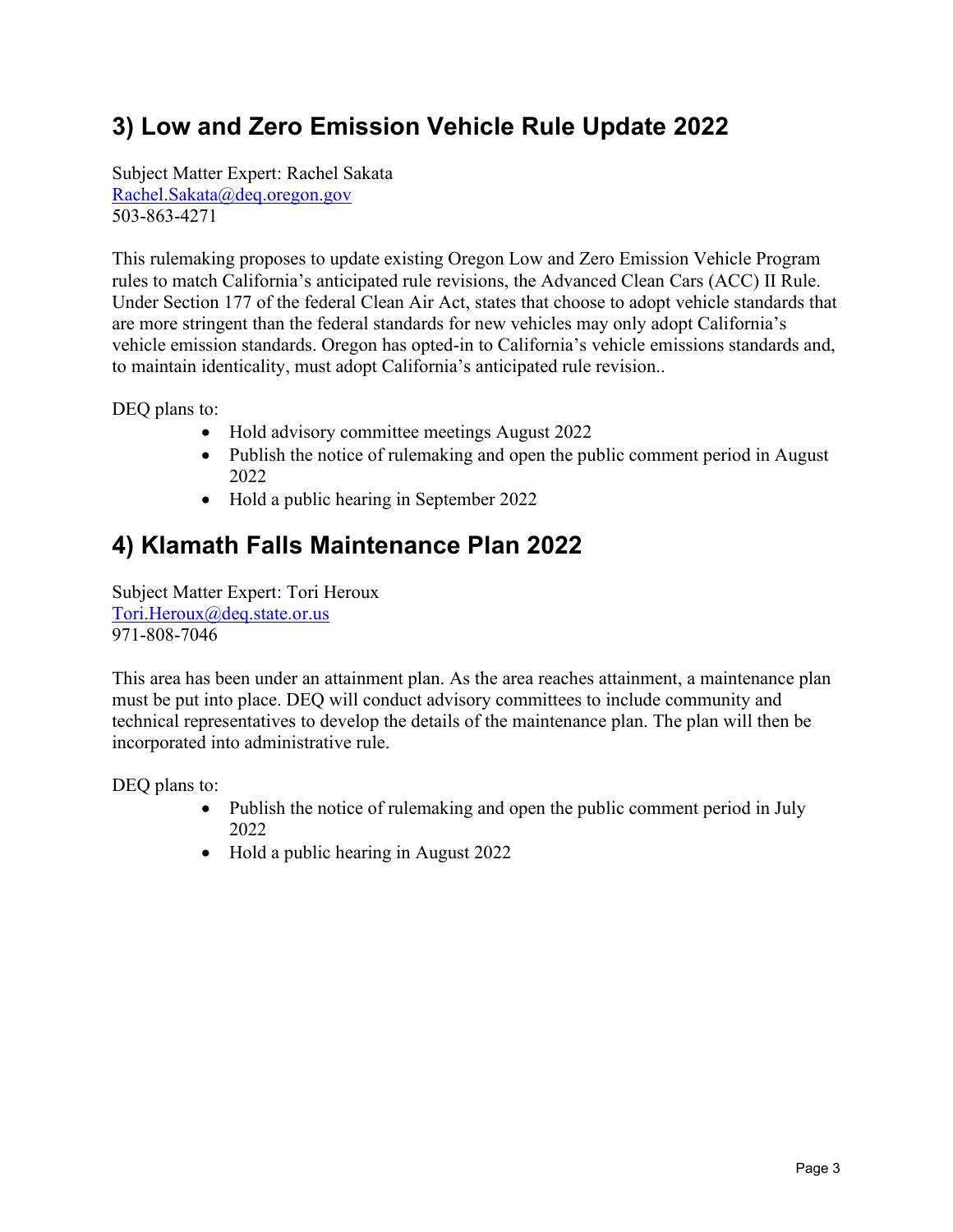## <span id="page-9-0"></span>**Planned EQC January 2023**

#### <span id="page-9-1"></span>**5) CWSRF Principal Forgiveness 2022**

Subject Matter Expert: Chris Marko [Chris.Marko@deq.oregon.gov](mailto:Chris.Marko@deq.oregon.gov)  503-880-6060

The Oregon Department of Environmental Quality Clean Water State Revolving Fund program needs to conduct a rulemaking to modify requirements for the Clean Water State Revolving Fund program, Oregon Administrative Rules Chapter 340, Division 54 this year. The rulemaking will allow the program to provide more principal forgiveness for loans to finance water quality and infrastructure projects throughout Oregon. Oregon CWSRF can provide principal forgiveness to eligible borrowers that meet affordability criteria, projects that meet green project eligibility based on EPA criteria, or to address ratepayer hardship. Principal forgiveness is an incentive, particularly for disadvantaged communities, to utilize CWSRF financing for water quality and infrastructure improvement projects. The rule change will allow CWSRF to increase the amount of principal forgiveness for eligible borrowers, including disadvantaged communities, and ensure the program meets new federal requirements to provide more principal forgiveness in financing water pollution control projects in Oregon.

DEQ plans to:

- Hold advisory committee meetings June/July 2022
- Publish the notice of rulemaking and open the public comment period in August 2022
- Hold a public hearing in September 2022

#### <span id="page-9-2"></span>**6) Commute Options 2021**

Subject Matter Expert: Karen Font Williams [Karen.WILLIAMS@deq.state.or.us](mailto:Karen.WILLIAMS@deq.state.or.us) 503-229-5519

DEQ will strengthen Employee Commute Option rules that apply to the Portland metropolitan area by increasing stringency of planning and reporting requirements. DEQ will add new rules to Division 254 that designate employers within certain Metropolitan Planning Area boundaries and with more than 100 employees as indirect sources. DEQ will require such employers implement commute trip reduction programs that provide employees incentives to commute to work by means other than driving alone in fossil fueled vehicles.

- Hold advisory committee meetings in Spring 2022
- Publish the notice of rulemaking and open the public comment period in September 2022
- Hold a public hearing in October 2022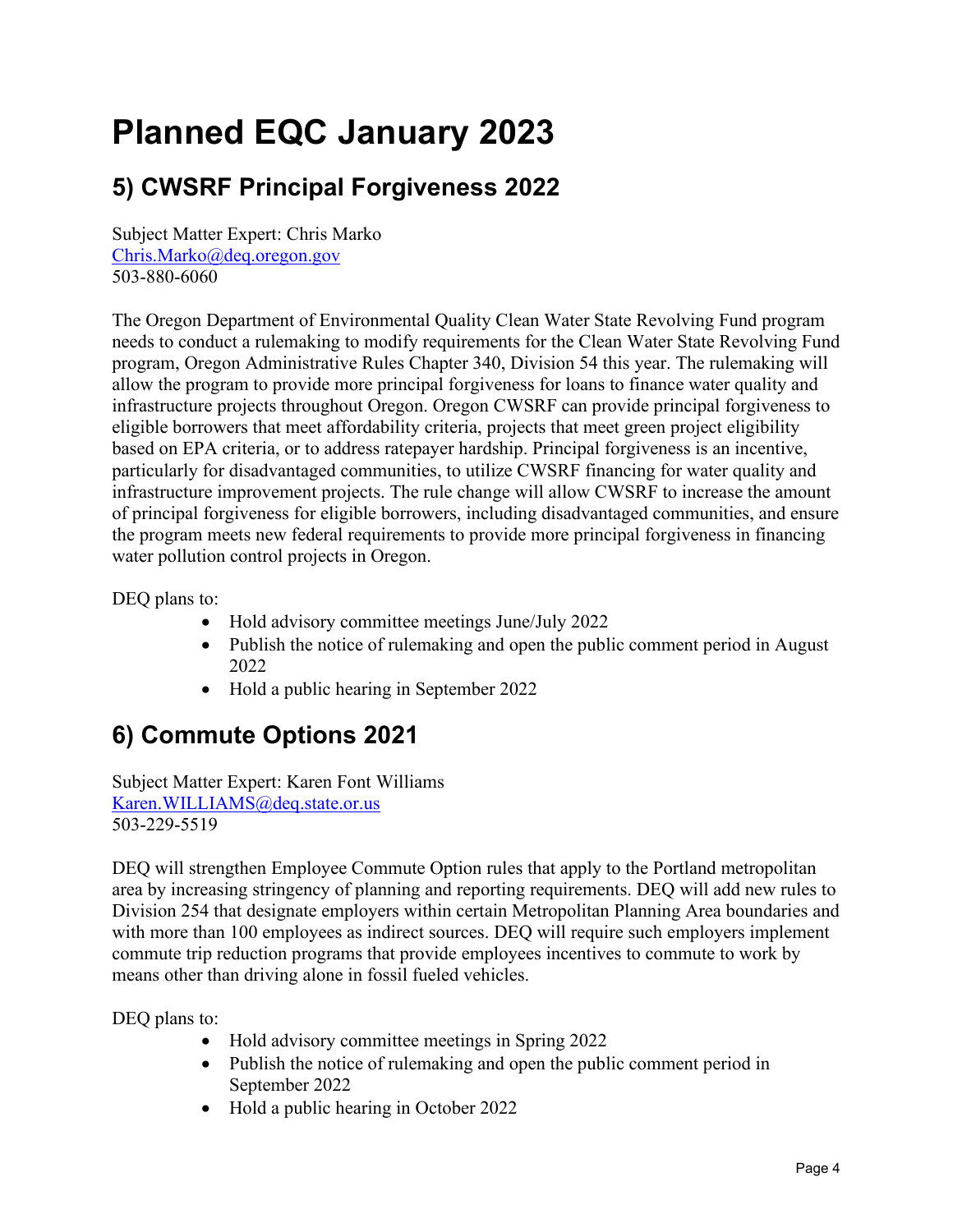#### <span id="page-10-0"></span>**7) Fish and Aquatic Life Use Updates 2022**

Subject Matter Expert: James McConaghie McConaghie.James@deq.state.or.us 503-229-5619

The purpose of this rulemaking is to update and clarify Oregon's aquatic life use subcategory designations. The information used to determine subcategories associated with the existing temperature standard will be updated based on ODFW and the federal fisheries service's most recent information regarding native fish distribution throughout the state. This will include information about salmon and trout distribution, including anadromous and resident species, as well as the distribution of cool water species, to the extent the information is available. The use subcategories associated with the dissolved oxygen standard will be designated in rule for the first time. These updates make use of the best available information about species and habitat distribution, life stages, and timing.

DEQ plans to:

- Hold advisory committee meetings in Spring 2022
- Publish the notice of rulemaking and open the public comment period in September 2022
- Hold a public hearing in October 2022

#### <span id="page-10-1"></span>**8) Waste Tire Update 2022**

Subject Matter Expert: Brian Stafki [brian.stafki@state.or.us](mailto:brian.stafki@state.or.us) 503-229-5492

In 2019 Senate Bill 792 amended ORS 459.715 as it relates to auto dismantlers. DEQ's existing rules are no longer consistent with ORS 459.715 and must be updated. Some of the terms and rules are not consistent with current practices and are based on out-of-date safety standards. Proposed rule updates include:

- Amending rules to increase efficiency working with the regulated community;
- Updating some of the terms and definitions to align with current DAS guidance; and
- Removing duplicative rules and updating rule citations.

- Hold advisory committee meetings April/May 2022
- Publish the notice of rulemaking and open the public comment period in August 2022
- Hold a public hearing in September 2022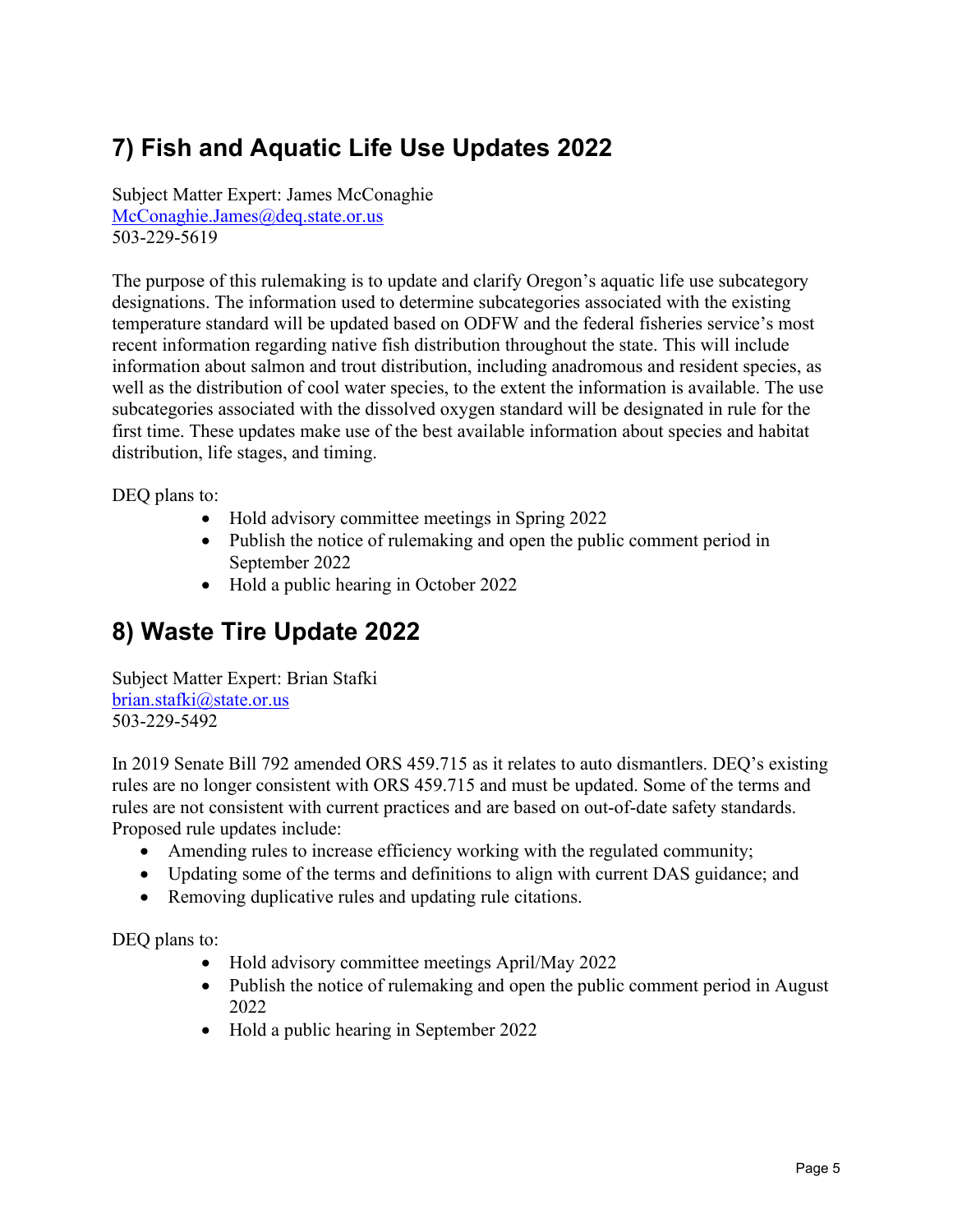### <span id="page-11-0"></span>**Planned EQC May 2023**

#### <span id="page-11-1"></span>**9) Diesel Emissions Identification Program (DEIP) 2023**

Subject Matter Expert: Amina Foster [amina.foster@deq.oregon.gov](mailto:amina.foster@deq.oregon.gov)  503-887-7170

In 2019, HB 2007 was passed by the Oregon state legislature and it directed the Department of Environmental Quality to adopt a program, by rule, which would allow for owners and operators of diesel-powered construction equipment to demonstrate the emissions profile of each piece of equipment, and in turn receive emission control labels from DEQ that would reflect those profiles. These labels would be placed on the outside of the equipment, which would make it easier for interested parties to identify key characteristics of the engines inside of the equipment. The primary goal of this rule, once adopted, will be to provide an easy way for owner/operators of diesel-powered construction equipment to identify the emissions profile for each piece of equipment at a construction site. The voluntary compliance labels that this program will generate will be used to facilitate the process of demonstrating compliance with state and local agencies that have contracting requirements that limit emissions from construction equipment used in their projects. DEQ would like the fees collected to fully support the program. Program funding viability in full through fee collection would be evaluated as the program is implemented.

DEQ plans to:

- Hold advisory committee meetings October/November 2022
- Publish the notice of rulemaking and open the public comment period in January 2023
- Hold a public hearing in February 2023

### <span id="page-11-2"></span>**Planned EQC September 2023**

#### <span id="page-11-3"></span>**10) Stage II GDF Rule Review and Update 2022**

Subject Matter Expert: Heather Kuoppamaki [heather.kuoppamaki@deq.state.or.us](mailto:heather.kuoppamaki@deq.state.or.us) 503-407-7596

The primary goal of this rulemaking is to review gasoline dispensing facility vapor control requirements and determine what, if any, modifications to the GDF rules should be made to optimize ground level ozone emission reductions from GDFs in the Portland and Salem areas

DEQ plans to:

• Begin holding advisory committee meetings January 2022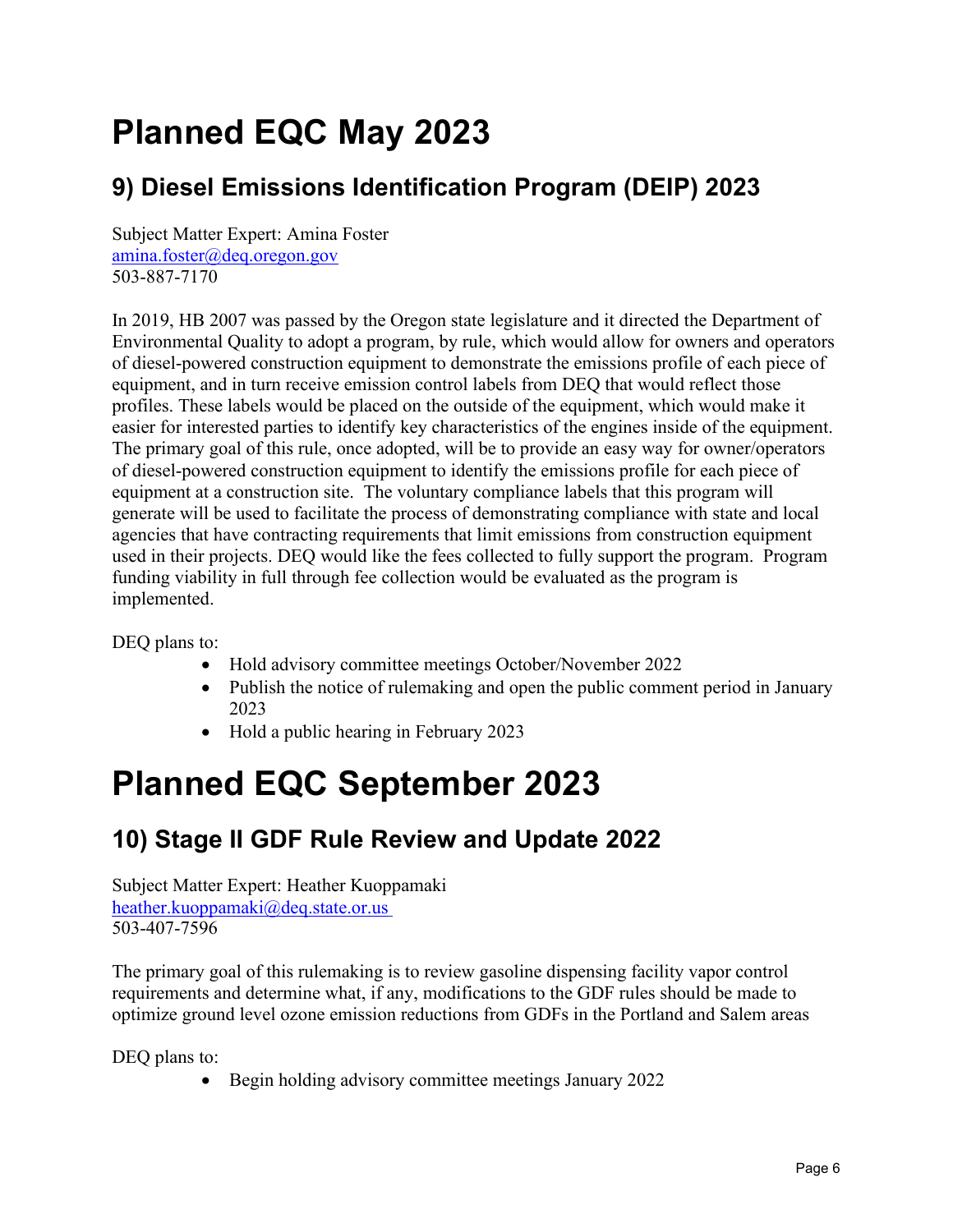- Publish the notice of rulemaking and open the public comment period in May 2023
- Hold a public hearing in June 2023

#### <span id="page-12-0"></span>**11) Recycling Updates 2023**

Subject Matter Expert: Michael Lee Michael.LEE@deq.oregon.gov 503-875-2852

This rulemaking is to implement the Plastic Pollution and Recycling Modernization Act of 2021, which requires producers of packaging, paper products and food service ware to support and expand recycling services in Oregon for their products. This rulemaking will focus on rules whose adoption by the fall of 2023 will be critical to successful administration of the Act. Due to the Act's complexity, DEQ anticipates a second rulemaking in 2024.

- Hold advisory committee meetings starting between July 2022 and February 2023
- Publish the notice of rulemaking and open the public comment period in April 2023
- Hold a public hearing in May 2023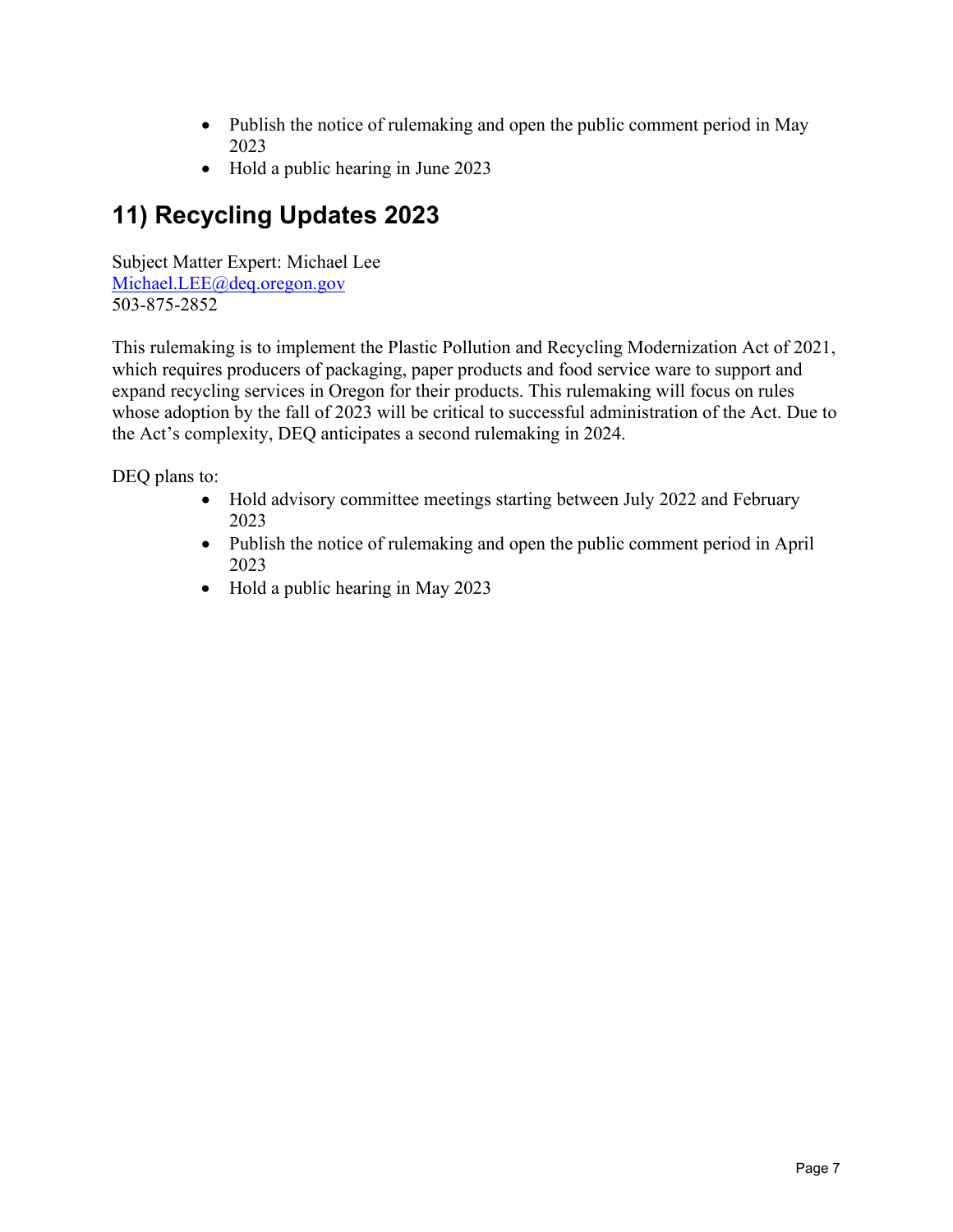### <span id="page-13-0"></span>**Rulemakings Delegated to the DEQ Director:**

#### <span id="page-13-1"></span>**12) Title V CPI 2020 Phase II**

Subject Matter Expert: Don Hendrix Hendrix.do[n@deq.state.or.us](mailto:borok.aron@deq.state.or.us) 503-229-5108

The Environmental Quality Commission approved new proposed rules to increase Title V permit fees for 2022 by the change in the consumer price index as authorized by the federal Clean Air Act and state law, including the:

- Annual base fees assessed to all Title V sources regardless of emission quantities;
- Emission fees assessed per ton of emissions from individual sources per calendar year; and
- Specific activity fees assessed when a source owner or operator modifies a permit.

The adopted fee increase effective for invoice year 2022 is 1.46 percent based on the Bureau of Labor Statistics September 2020 consumer price index for the period September 2019 to August 2020.

#### **Phase Two - Proposed**

DEQ also proposes a fee increase for invoice year 2023. The current proposed increase for 2023 is an additional 3 percent but will be based on the Bureau of Labor Statistics September 2021 consumer price index for the period September 2019 to August 2020. The Environmental Quality Commission delegated authority to adopt the phase two fee increase to the DEQ Director at its Feb. 4, 2022, meeting. The proposed rules will be presented to the DEQ Director for a decision sometime before July 2022.

DEQ:

- Published the notice of rulemaking and opened the public comment period in April 2021
- Held a public hearing in May 2021
- EQC adopted Phase 1 on July 23, 2021

#### <span id="page-13-2"></span>**13) Hazardous Waste Rules 2022**

Subject Matter Expert: Ellie Brown [ellie.brown@deq.state.or.us](mailto:ellie.brown@deq.state.or.us) 503-863-1431

There are two rules included in this proposed package, a fee increase and definition amendment:

1. Follow-up to SB57, which made changes to ORS 465.376 (disposal fees). Included in the amendments is the ability for EQC to raise or lower fee rates defined in ORS 465.375: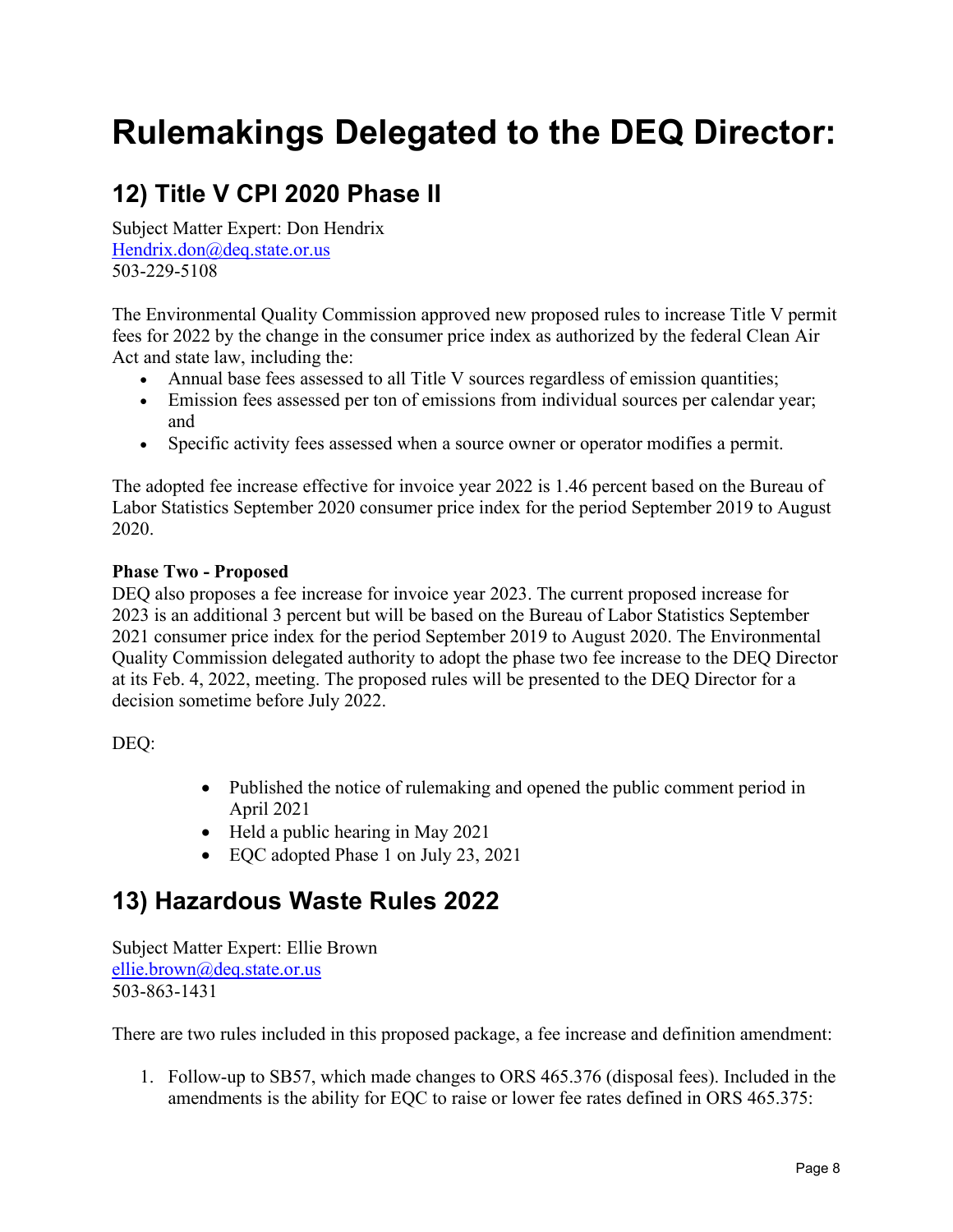Monthly fee of operators and ORS 465.376: Special hazardous waste management fees. The amended statute states: "(4)(a) Notwithstanding ORS 465.375 and subsection (1) of this section, the department, in consultation with the Environmental Quality Commission, may proportionally adjust the fees established under ORS 465.375 and subsection (1) of this section to meet, but not exceed, the revenue needs of the department consistent with the budget authorized by the Legislative Assembly. (b) The increased amount of fees under paragraph (a) of this subsection may not exceed the amount necessary for the department to accomplish the purposes set forth in ORS 465.381 (5) and 466.005 to 466.385."

2. Adoption of the mandatory portions of the federal Definition of Solid Waste: 2015 Revision to the Definition of Solid Waste & 2018 Response to Vacatur of Certain Provisions of the Definition of Solid Waste [80 FR 1694-1814 – Jan 13, 2015, effective Jul 13, 2015 & 83 FR 24664-24671 – May 30, 2018, effective May 30, 2018].

DEQ plans to:

- Hold advisory committee meetings in April 2022
- Publish the notice of rulemaking and open the public comment period in June 2022
- Hold a public hearing in July 2022

#### <span id="page-14-0"></span>**14) Water Quality Fees 2022**

Subject Matter Expert: Angela Rowland [Angela.ROWLAND@deq.oregon.gov](mailto:Angela.ROWLAND@deq.oregon.gov) 503-887-4759

On a recurring basis, DEQ proposes rule amendments to update water quality fees provided by ORS 468B.051.

The purpose of this rulemaking is to update water quality permit fees for Chapter 340 of the Oregon Administrative Rules divisions 045 and 071. The proposed rule amendments are to increase water quality fees by three percent or less in 2022 for fiscal year 2023, as provided in ORS 468B.051. These fees apply to National Pollutant Discharge Elimination System permits and Water Pollution Control Facility permits.

- Hold advisory committee meetings May 2022
- Publish the notice of rulemaking and open the public comment period in June 2022
- Hold a public hearing in Julu 2022